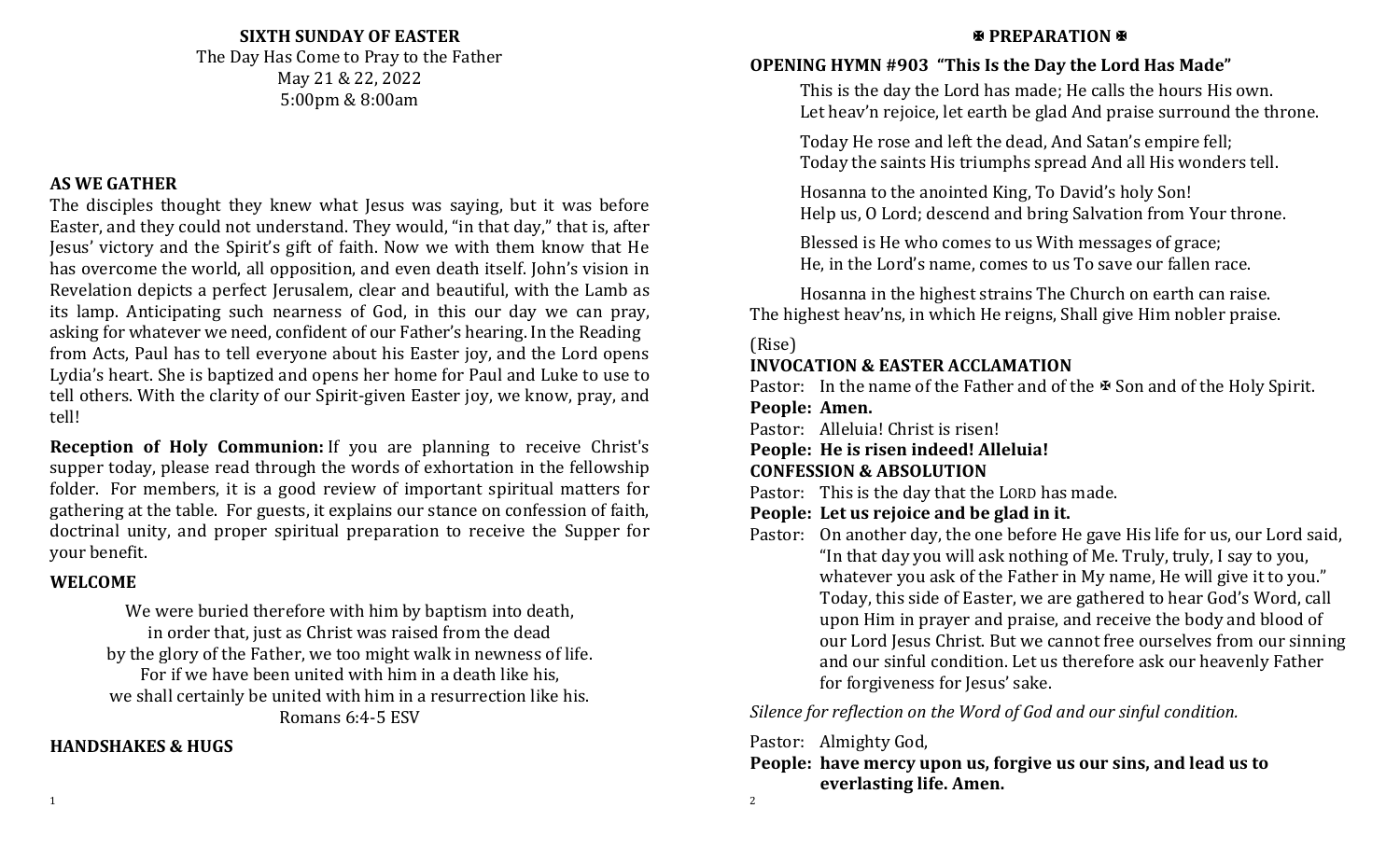Pastor: Although Jesus foretold about the disciples' scattering that very night, yet He said, "I have said these things to you, that in Me you may have peace." As a called and ordained servant of Christ, I therefore forgive you all your sins in the name of the Father and of the  $\Phi$  Son and of the Holy Spirit. Peace be with you.

**People: Amen! And may peace also be with you.**

Pastor: Amen.

#### **HYMN OF PRAISE** Page 204

To God on high be glory And peace to all the earth; Goodwill from God in heaven Proclaimed at Jesus' birth! We praise and bless you, Father; Your holy name, we sing Our thanks for your great glory, Lord God, our Heav'nly King.

To You, O solebegotten, The Father's Son, we pray; O Lamb of God, our Savior, You take our sins away. Have mercy on us, Jesus; Receive our heartfelt cry, Where You in pow'r are seated At God's right hand on high.

For You alone are holy; You only are the Lord. Forever and forever, Be worshipped and adored; You with the Holy Spirit Alone are Lord Most High. In God the Father's glory. "Amen!" our glad reply.

## **SALUTATION & PRAYER OF THE DAY**

Pastor: The Lord be with you.

**People: And also with you.**

Pastor: Let us pray. O God, the giver of all that is good,

- **People: by your holy inspiration grant that we may think those things that are right and by your merciful guiding accomplish them;**
- Pastor: through Jesus Christ, your Son, our Lord, who lives and reigns with you and the Holy Spirit, one God, now and forever.

**People: Amen.**

(Be seated)

#### **图 WORD 图**

**FIRST READING** *Acts 16:9–15* (Paul and Luke stay with Lydia after her Baptism.)**9**And a vision appeared to Paul in the night: a man of Macedonia was standing there, urging him and saying, "Come over to Macedonia and help us." **<sup>10</sup>**And when Paul had seen the vision, immediately we sought to go on into Macedonia, concluding that God had called us to preach the gospel to them.**<sup>11</sup>** So, setting sail from Troas, we made a direct voyage to Samothrace, and the following day to Neapolis, **<sup>12</sup>** and from there to Philippi, which is a leading city of the district of Macedonia and a Roman colony. We remained in this city some days. **<sup>13</sup>**And on the Sabbath day we went outside the gate to the riverside, where we supposed there was a place of prayer, and we sat down and spoke to the women who had come together. **<sup>14</sup>**One who heard us was a woman named Lydia, from the city of Thyatira, a seller of purple goods, who was a worshiper of God. The Lord opened her heart to pay attention to what was said by Paul. **<sup>15</sup>**And after she was baptized, and her household as well, she urged us, saying, "If you have judged me to be faithful to the Lord, come to my house and stay." And she prevailed upon us.

Lector: This is the Word of the Lord. **People: Thanks be to God.**

**SECOND READING***Revelation 21:9–14, 21–27* (Nothing unclean will ever enter the heavenly Jerusalem.) **<sup>9</sup>** Then came one of the seven angels who had the seven bowls full of the seven last plagues and spoke to me, saying, "Come, I will show you the Bride, the wife of the Lamb." **<sup>10</sup>**And he carried me away in the Spirit to a great, high mountain, and showed me the holy city Jerusalem coming down out of heaven from God, **<sup>11</sup>**having the glory of God, its radiance like a most rare jewel, like a jasper, clear as crystal. **<sup>12</sup>** It had a great, high wall, with twelve gates, and at the gates twelve angels, and on the gates the names of the twelve tribes of the sons of Israel were inscribed**<sup>13</sup>** on the east three gates, on the north three gates, on the south three gates, and on the west three gates. **<sup>14</sup>**And the wall of the city had twelve foundations, and on them were the twelve names of the twelve apostles of the Lamb.

Lector: This is the Word of the Lord. **People: Thanks be to God.**

(Rise)

**HOLY GOSPEL** *John 16:23–33* (Because of Christ's victory, we can pray directly to our Father in heaven.)

Pastor: The Holy Gospel according to St. John, the sixteenth chapter. **People: Glory to you, O Lord.**  4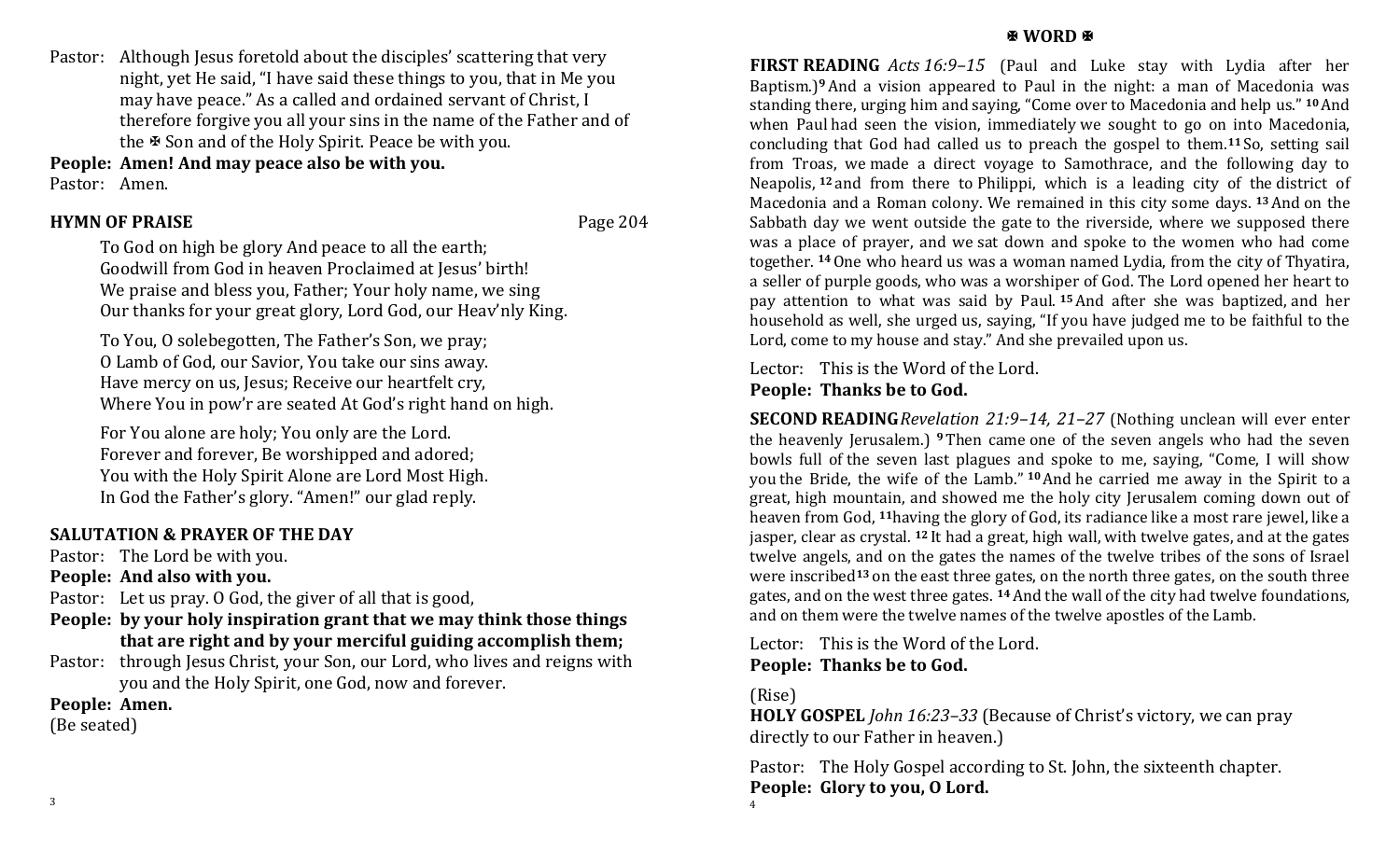**<sup>23</sup>** In that day you will ask nothing of me. Truly, truly, I say to you, whatever you ask of the Father in my name, he will give it to you. **<sup>24</sup>**Until now you have asked nothing in my name. Ask, and you will receive, that your joy may be full. **<sup>25</sup>** "I have said these things to you in figures of speech. The hour is coming when I will no longer speak to you in figures of speech but will tell you plainly about the Father. **<sup>26</sup>** In that day you will ask in my name, and I do not say to you that I will ask the Father on your behalf; **<sup>27</sup>** for the Father himself loves you, because you have loved me and have believed that I came from God. **<sup>28</sup>** I came from the Father and have come into the world, and now I am leaving the world and going to the Father." **29**His disciples said, "Ah, now you are speaking plainly and not using figurative speech! **<sup>30</sup>**Now we know that you know all things and do not need anyone to question you; this is why we believe that you came from God."**<sup>31</sup>** Jesus answered them, "Do you now believe? **<sup>32</sup>**Behold, the hour is coming, indeed it has come, when you will be scattered, each to his own home, and will leave me alone. Yet I am not alone, for the Father is with me. **<sup>33</sup>** I have said these things to you, that in me you may have peace. In the world you will have tribulation. But take heart; I have overcome the world."

Pastor: This is the Gospel of the Lord. **People: Praise to you, O Christ.** (Be seated)

#### **SERMON HYMN #851 "Lord of Glory, You Have Bought Us"**

Lord of glory, You have bought us With Your lifeblood as the price, Never grudging for the lost ones That tremendous sacrifice; And with that have freely given Blessings countless as the sand To the unthankful and the evil With Your own unsparing hand.

Grant us hearts, dear Lord, to give You Gladly, freely of Your own. With the sunshine of Your goodness Melt our thankless hearts of stone Till our cold and selfish natures, Warmed by You, at length believe That more happy and more blessed 'Tis to give than to receive.

Wondrous honor You have given To our humblest charity In Your own mysterious sentence, "You have done it all to Me." Can it be , O gracious Master, That You deign for alms to sue, Saying by Your poor and needy, "Give as I have giv'n to you"?

Lord of glory, You have bought us With Your lifeblood as the price, Never grudging for the lost ones That tremendous sacrifice. Give us faith to trust You boldly, Hope, to stay our souls on You;

#### **SERMON**

#### (Rise)

#### **NICENE CREED**

**People: I believe in one God, the Father Almighty, maker of heaven and earth and of all things visible and invisible. And in one Lord Jesus Christ, the only-begotten Son of God, begotten of His Father before all worlds, God of God, Light of Light, very God of very God, begotten, not made, being of one substance with the Father, by whom all things were made; who for us men and for our salvation came down from heaven and was incarnate by the Holy Spirit of the virgin Mary and was made man; and was crucified also for us under Pontius Pilate. He suffered and was buried. And the third day He rose again according to the scriptures and ascended into heaven and sits at the right hand of the Father. And He will come again with glory to judge both the living and the dead, whose kingdom will have no end. And I believe in the Holy Spirit, the Lord and giver of life, who proceeds from the Father and the Son, who with the Father and the Son together is worshiped and glorified, who spoke by the prophets.** 

**And I believe in one holy Christian and apostolic Church, I acknowledge one Baptism for the remission of sins, and I look for the resurrection of the deadand the life**  $\mathbf{\Psi}$  **of the world to come. Amen.**

(Be seated)

**OFFERINGS** As your offering is collected, **please sign our fellowship folder** located at the end of the pew. If you are a visitor, please leave your address and phone. After you are finished, please pass the folder along to others in your pew, and return it to the center aisle. You may check the folder to see names of those to greet after the service.

5 but, oh, best of all Your graces, With Your love our love renew.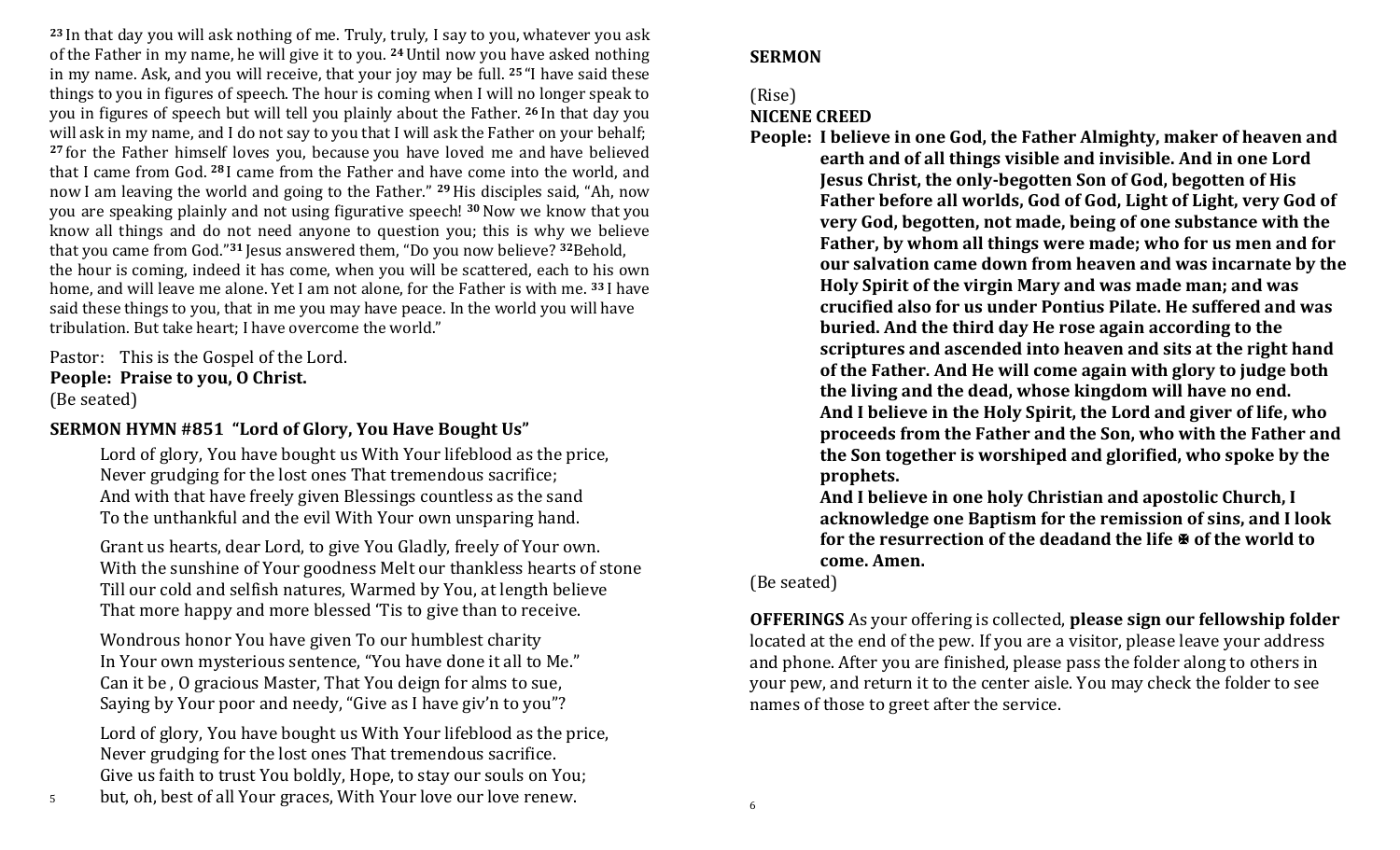(Rise)

# **PRAYER OF THE CHURCH**

Pastor: We pray. Lord, our heavenly Father, you never refuse the cries of your children. In the name of our Lord Jesus, we ask for your help and protection and for the good of our families, our neighbors and rulers, our brothers and sisters in Christ, our pastors, and our overseers. Lord, in your mercy,

### **People: hear our prayer.**

Pastor: Lord God, you have founded your Church as a place of prayer beside the waters of Holy Baptism. Give your holy people hearts to hear your Gospel message, lips to offer their prayers in faith and readiness to give of themselves for your sake. Lord, in your mercy,

# **People: hear our prayer.**

Pastor: Heavenly Father, keep your Holy Church undefiled from all that is detestable or false. Embolden pastors to guard her gates and to welcome those who draw near in faith. Bring the rulers of this world into your Church to glorify her according to your good and gracious will. Lord, in your mercy,

# **People: hear our prayer.**

Pastor: Lord, Provider of all things, be with the Food for the Poor organization. Guide their leaders, and bless their efforts to feed those who are in need. Continue to provide them with the people willing to donate and serve. Lord, in your mercy,

# **People: hear our prayer.**

Pastor: Give peace, Lord, to our homes and enliven them by Christ's resurrected life. Let the forgiveness of sins reign among husband and wives, parents and children. Assure those who live alone that they, too, are your children, upheld by your right hand. Lord, in your mercy,

# **People: hear our prayer.**

Pastor: Gracious God, give wisdom to our leaders and government, that they may lead with integrity and according to your perfect will. Protect police officers, emergency personnel, disaster-relief workers and the members of our armed forces as they serve in our defense and for the well-being of all. Lord, in your mercy,

**People: hear our prayer.**

7

Pastor: Lord, source of all joy. Be with Dick Hoelke celebrating his 93rd birthday as well as Dawn Ziolecki and Tim Odor celebrating their 8th wedding anniversary and Dawn's sisters birthday, both on May 24th as they celebrate all the good gifts you have given to them. Lord, in your mercy,

# **People: hear our prayer.**

Pastor: Lord of life, be with Pete Strigenz as he remembers loving Donna on the 4th anniversary of her passing on 5/22. Fill him with the joy of your resurrection, and remind him that he will see her again when you return. Lord, in your mercy,

# **People: hear our prayer.**

Pastor: Compassionate Lord, direct and enrich the efforts of the faithful women of your Church. Make them eager and wise in good works, serving the ministry of the Church as faithful Lydia served the mission of St. Paul. Lord, in your mercy,

# **People: hear our prayer.**

Pastor: Merciful God, you hear our prayers for the sake of your dear Son, Jesus. In His name, we cast our burdens upon you especially those of Janet, Brian, Steve, Dorothy, Norma, Vern, Brian, Amy, Cathy, Jim, Vern, Mike, Elaine, Dorothy, Cindy, Don, Shirley, Richard, Helga, Louis, Dawn, Carol, Sarah, Debbie, Steve, Mary, June, Jerry, Shirley and Sarah. Sustain us in the midst of terror and trial, and hear us as we cry out on this morning of your Son's resurrection. Lord, in your mercy,

## **People: hear our prayer.**

Pastor: Heavenly Father, give repentance and faith to all who receive our Lord's body and blood today, that in the unity of a true confession, they may receive it for the forgiveness of their sins. Lord, in your mercy,

## **People: hear our prayer.**

Pastor: Into your hands, O Lord, we commend all for whom we pray, trusting in your mercy; through Jesus Christ, our Lord.

## **People: Amen.**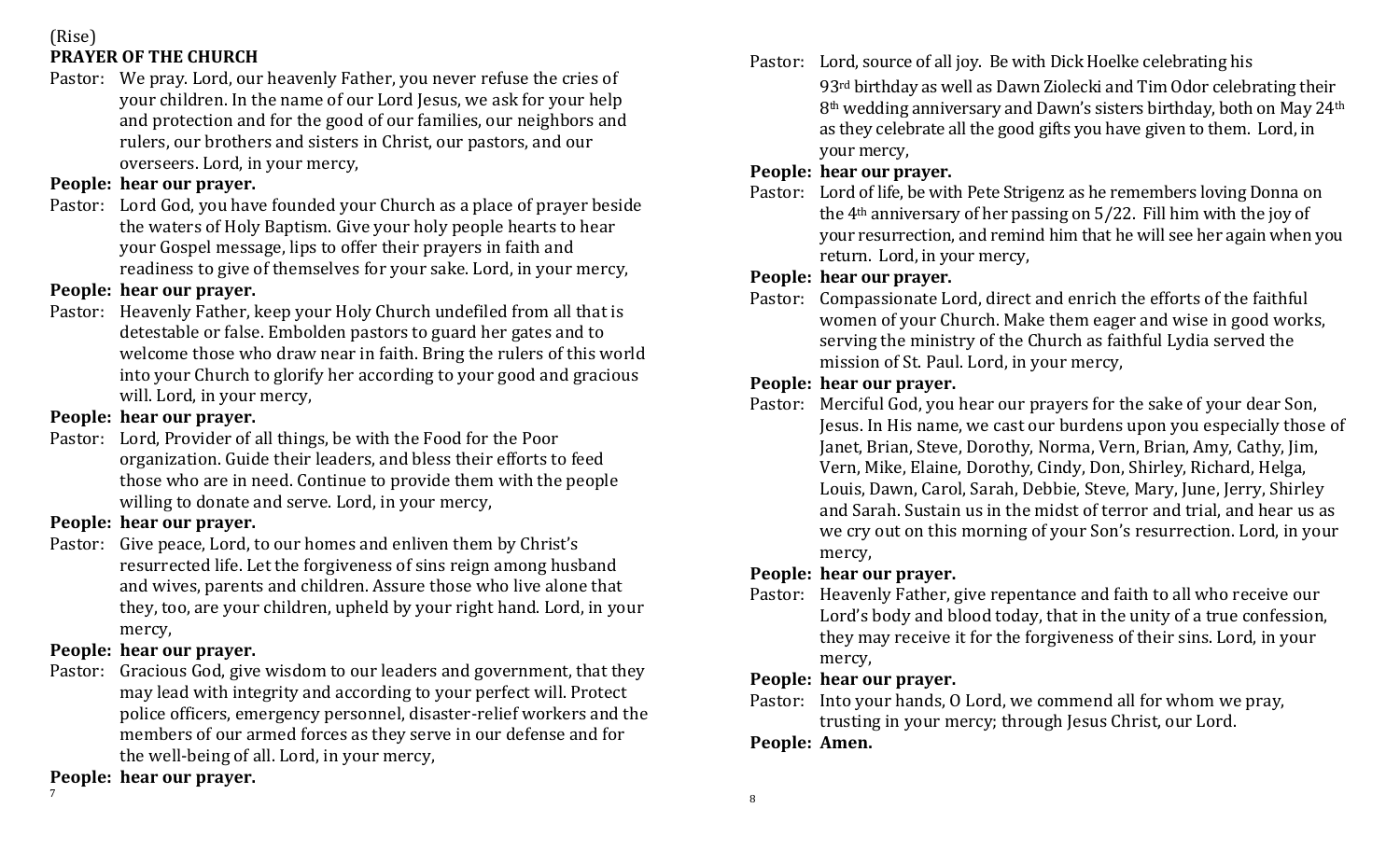#### **THE LORD'S PRAYER**

**People: Our Father who art in heaven, hallowed be Thy name, Thy kingdom come, Thy will be done on earth as it is in heaven; give us this day our daily bread; and forgive us our trespasses as we forgive those who trespass against us; and lead us not into temptation, but deliver us from evil. For Thine is the kingdom and the power and the glory forever and ever. Amen.**

**B SACRAMENT &** 

# **THE WORDS OF OUR LORD**

### **PAX DOMINI**

Pastor: The peace of the Lord be with you always. **People: Amen.**

### **AGNUS DEI** Page 210

O Jesus Christ, true Lamb of God, You take the sin of the world away; O Jesus Christ, true Lamb of God, Have mercy on us, Lord, we pray.

O Jesus Christ, true Lamb of God, You take the sin of the world away;

Have mercy on us, Jesus Christ, And grant us peace, O Lord, we pray. (Be seated)

## **DISTRIBUTION HYMNS**

# **HYMN #463 "Christ the Lord Is Risen Today; Alleluia"**

Christ the Lord is ris'n today; Alleluia! Christians, hasten on your way; Alleluia! Offer praise with love replete, Alleluia! At the paschal victim's feet. Alleluia!

For the sheep the Lamb has bled, Alleluia! Sinless in the sinner's stead. Alleluia! Christ the Lord is ris'n on high; Alleluia! Now He lives, no more to die. Alleluia!

Hail, the victim undefiled, Alleluia! God and sinners reconciled, Alleluia! When contending death and life, Alleluia! Met in strange and awesome strife. Alleluia! Christians, on this holy day, Alleluia! All your grateful homage pay; Alleluia! Christ the Lord is ris'n on high; Alleluia! Now He lives, no more to die. Alleluia!

# **HYMN #483 "With High Delight Let Us Unite"**

With high delight Let us unite In songs of great jubilation. Ye pure in heart, All bear your part, Sing Jesus Christ, our salvation. To set us free Forever, He Is ris'n and sends To all earth's ends Good News to save ev'ry nation.

True God, He first From death has burst Forth into life, all subduing. His enemy Doth vanquished lie; His death has been death's undoing. "And yours shall be Like victory O'er death and grace," Saith He, who gave His life for us, life renewing.

Let praises ring; Give thanks, and bring To Christ our Lord adoration. His honor speed By word and deed To ev'ry land, ev'ry nation. So shall His love Give us above, From misery And death set free, All joy and full consolation.

# **HYMN #490 "Jesus Lives! The Victory's Won"**

Jesus lives! The vict'ry's won! Death no longer can appall me; Jesus lives! Death's reign is done! From the grave will Christ recall me. Brighter scenes will then commence; This shall be my confidence.

Jesus lives! To Him the throne High above all things is given. I shall go where He is gone, Live and reign with Him in heaven. God is faithful; doubtings, hence! This shall be my confidence.

Jesus lives! For me He died, Hence will I, to Jesus living, Pure in heart and act abide, Praise to Him and glory giving. All I need God will dispense; This shall be my confidence.

Jesus lives! I know full well Nothing me from Him shall sever. Neither death nor pow'rs of hell Part me now from Christ forever. God will be my sure defense; This shall be my confidence.

10 continued